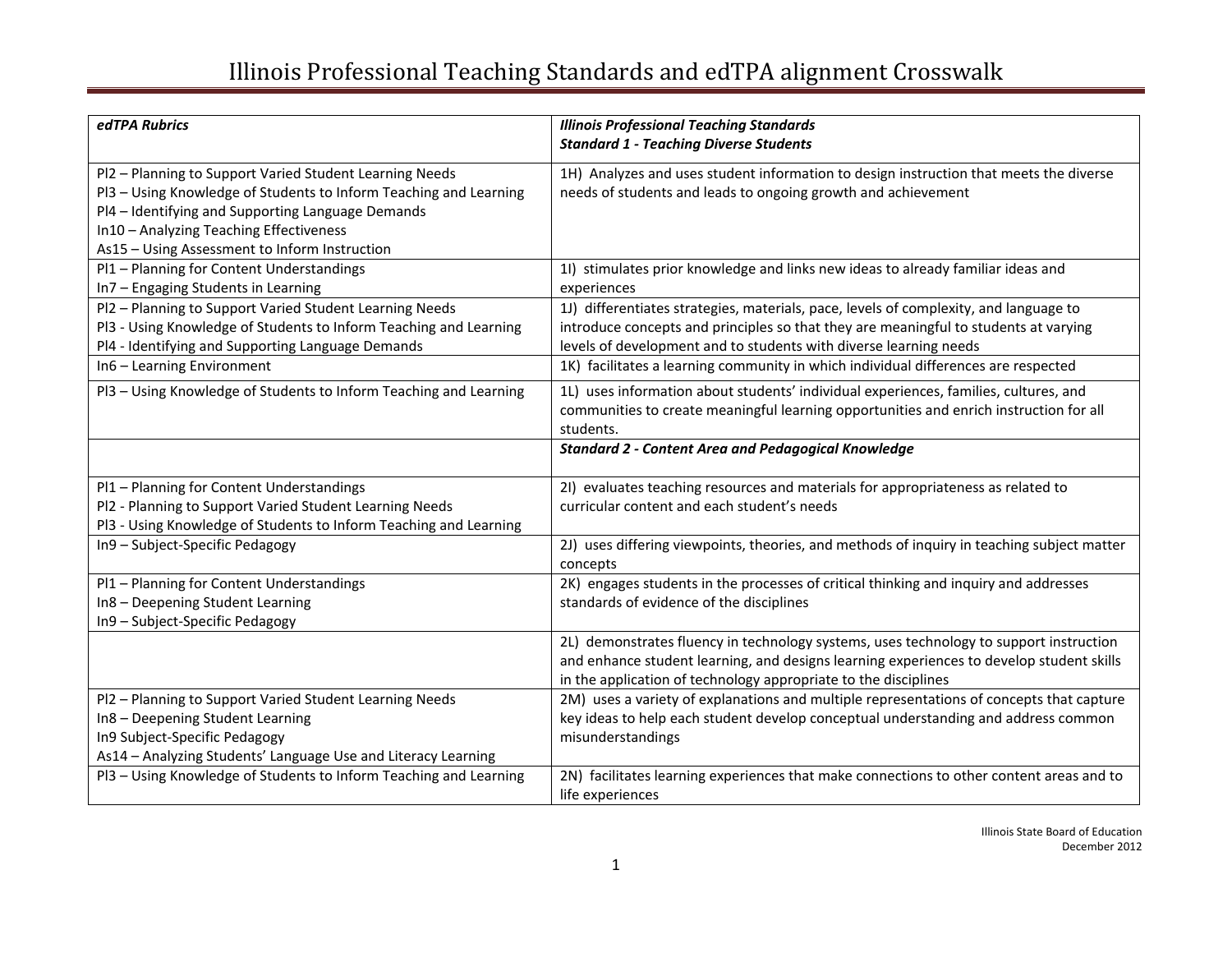| Pl2 - Planning to Support Varied Student Learning Needs                                                                                                                                                                                                                       | 20) designs learning experiences and utilizes assistive technology and digital tools to<br>provide access to general curricular content to individuals with disabilities                                                                                                                                                                                                                                                                              |
|-------------------------------------------------------------------------------------------------------------------------------------------------------------------------------------------------------------------------------------------------------------------------------|-------------------------------------------------------------------------------------------------------------------------------------------------------------------------------------------------------------------------------------------------------------------------------------------------------------------------------------------------------------------------------------------------------------------------------------------------------|
| Pl2 - Planning to Support Varied Student Learning Needs<br>PI3 - Using Knowledge of Students to Inform Teaching and Learning<br>Pl4 - Identifying and Supporting Language Demands<br>In10 - Analyzing Teaching Effectiveness<br>As15 - Using Assessment to Inform Instruction | 2P) adjusts practice to meet the needs of each student in the content areas                                                                                                                                                                                                                                                                                                                                                                           |
| Pl4 - Identifying and Supporting Language Demands<br>As14 - Analyzing Students' Language Use and Literacy Learning                                                                                                                                                            | 2Q) applies and adapts an array of content area literacy strategies to make all subject<br>matter accessible to each student                                                                                                                                                                                                                                                                                                                          |
|                                                                                                                                                                                                                                                                               | <b>Standard 3 - Planning for Differentiated Instruction</b>                                                                                                                                                                                                                                                                                                                                                                                           |
| Pl1 - Planning for Content Understandings<br>In6 - Learning Environment                                                                                                                                                                                                       | 3H) establishes high expectations for each student's learning and behavior                                                                                                                                                                                                                                                                                                                                                                            |
| edTPA                                                                                                                                                                                                                                                                         | 3I) creates short-term and long-term plans to achieve the expectations for student<br>learning                                                                                                                                                                                                                                                                                                                                                        |
| Pl2 - Planning to Support Varied Student Learning Needs<br>PI3 - Using Knowledge of Students to Inform Teaching and Learning<br>In10 - Analyzing Teaching Effectiveness<br>As15 - Using Assessment to Inform Instruction                                                      | 3J) uses data to plan for differentiated instruction to allow for variations in individual<br>learning needs                                                                                                                                                                                                                                                                                                                                          |
| PI3 - Using Knowledge of Students to Inform Teaching and Learning                                                                                                                                                                                                             | 3K) incorporates experiences into instructional practices that relate to a student's current<br>life experiences and to future life experiences                                                                                                                                                                                                                                                                                                       |
|                                                                                                                                                                                                                                                                               | 3L) creates approaches to learning that are interdisciplinary and that integrate multiple<br>content areas                                                                                                                                                                                                                                                                                                                                            |
| Pl2 - Planning to Support Varied Student Learning Needs<br>As15 - Using Assessment to Inform Instruction                                                                                                                                                                      | 3M) develops plans based on student responses and provides for different pathways<br>based on student needs                                                                                                                                                                                                                                                                                                                                           |
|                                                                                                                                                                                                                                                                               | 3N) accesses and uses a wide range of information and instructional technologies to<br>enhance a student's ongoing growth and achievement                                                                                                                                                                                                                                                                                                             |
| Pl2 - Planning to Support Varied Student Learning Needs<br>PI5 - Planning Assessment to Monitor and Support Student Learning                                                                                                                                                  | 30) when planning instruction, addresses goals and objectives contained in plans<br>developed under Section 504 of the Rehabilitation Act of 1973 (29 USC 794),<br>individualized education programs (IEP) (see 23 III. Adm. Code 226 (Special Education)) or<br>individual family service plans (IFSP) (see 23 Ill. Adm. Code 226 and 34 CFR 300.24; 2006)<br>3P) works with others to adapt and modify instruction to meet individual student needs |
| Pl2 - Planning to Support Varied Student Learning Needs<br>PI3 - Using Knowledge of Students to Inform Teaching and Learning<br>Pl4 - Identifying and Supporting Language Demands                                                                                             | 3Q) develops or selects relevant instructional content, materials, resources, and strategies<br>(e.g., project-based learning) for differentiating instruction                                                                                                                                                                                                                                                                                        |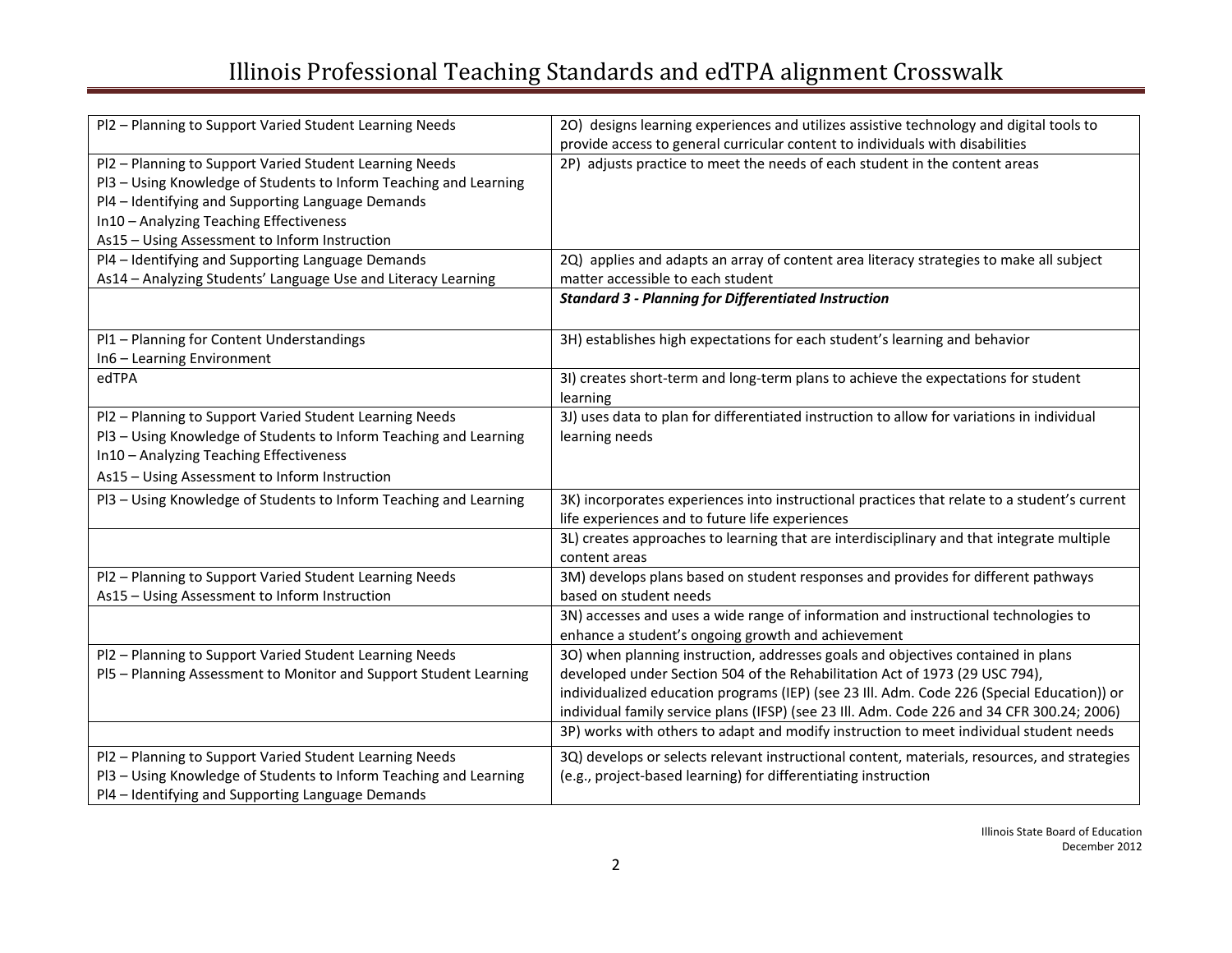| As15 - Using Assessment to Inform Instruction                                                                                      |                                                                                                                                                                                                                                                                 |
|------------------------------------------------------------------------------------------------------------------------------------|-----------------------------------------------------------------------------------------------------------------------------------------------------------------------------------------------------------------------------------------------------------------|
|                                                                                                                                    | <b>Standard 4 - Learning Environment</b>                                                                                                                                                                                                                        |
| In6 - Learning Environment                                                                                                         | 4I) creates a safe and healthy environment that maximizes student learning;                                                                                                                                                                                     |
| In6 - Learning Environment                                                                                                         | 4J) creates clear expectations and procedures for communication and behavior and a<br>physical setting conducive to achieving classroom goals;                                                                                                                  |
| In6 - Learning Environment                                                                                                         | 4K) uses strategies to create a smoothly functioning learning community in which<br>students assume responsibility for themselves and one another,                                                                                                              |
| In6 - Learning Environment                                                                                                         | 4L) analyzes the classroom environment and makes decisions to enhance cultural and<br>linguistic responsiveness, mutual respect, positive social relationships, student<br>motivation, and classroom engagement;                                                |
|                                                                                                                                    | 4M) organizes, allocates, and manages time, materials, technology, and physical space to<br>provide active and equitable engagement of students in productive learning activities;                                                                              |
| In7 - Engaging Students in Learning<br>As13 - Student Use of Feedback                                                              | 4N) engages students in and monitors individual and group-learning activities that help<br>them develop the motivation to learn;                                                                                                                                |
| In6 - Learning Environment                                                                                                         | 4O) uses a variety of effective behavioral management techniques appropriate to the<br>needs of all students that include positive behavior interventions and supports;                                                                                         |
|                                                                                                                                    | 4P) modifies the learning environment (including the schedule and physical arrangement)<br>to facilitate appropriate behaviors and learning for students with diverse learning<br>characteristics; and                                                          |
|                                                                                                                                    | 4Q) analyzes student behavior data to develop and support positive behavior.                                                                                                                                                                                    |
|                                                                                                                                    | <b>Standard 5 - Instructional Delivery</b>                                                                                                                                                                                                                      |
| In7 - Engaging Students in Learning                                                                                                | 5I) uses multiple teaching strategies, including adjusted pacing and flexible grouping, to<br>engage students in active learning opportunities that promote the development of critical<br>and creative thinking, problem-solving, and performance capabilities |
| In10 - Analyzing Teaching Effectiveness<br>As15 - Using Assessment to Inform Instruction                                           | 5J) monitors and adjusts strategies in response to feedback from the student                                                                                                                                                                                    |
|                                                                                                                                    | 5K) varies his or her role in the instructional process as instructor, facilitator, coach, or<br>audience in relation to the content and purposes of instruction and the needs of students                                                                      |
| Pl2 - Planning to Support Varied Student Learning Needs<br>In7 - Engaging Students in Learning<br>In8 - Deepening Student Learning | 5L) develops a variety of clear, accurate presentations and representations of concepts,<br>using alternative explanations to assist students' understanding and presenting diverse<br>perspectives to encourage critical and creative thinking                 |
| In6 - Learning Environment                                                                                                         | 5M) uses strategies and techniques for facilitating meaningful inclusion of individuals with<br>a range of abilities and experiences                                                                                                                            |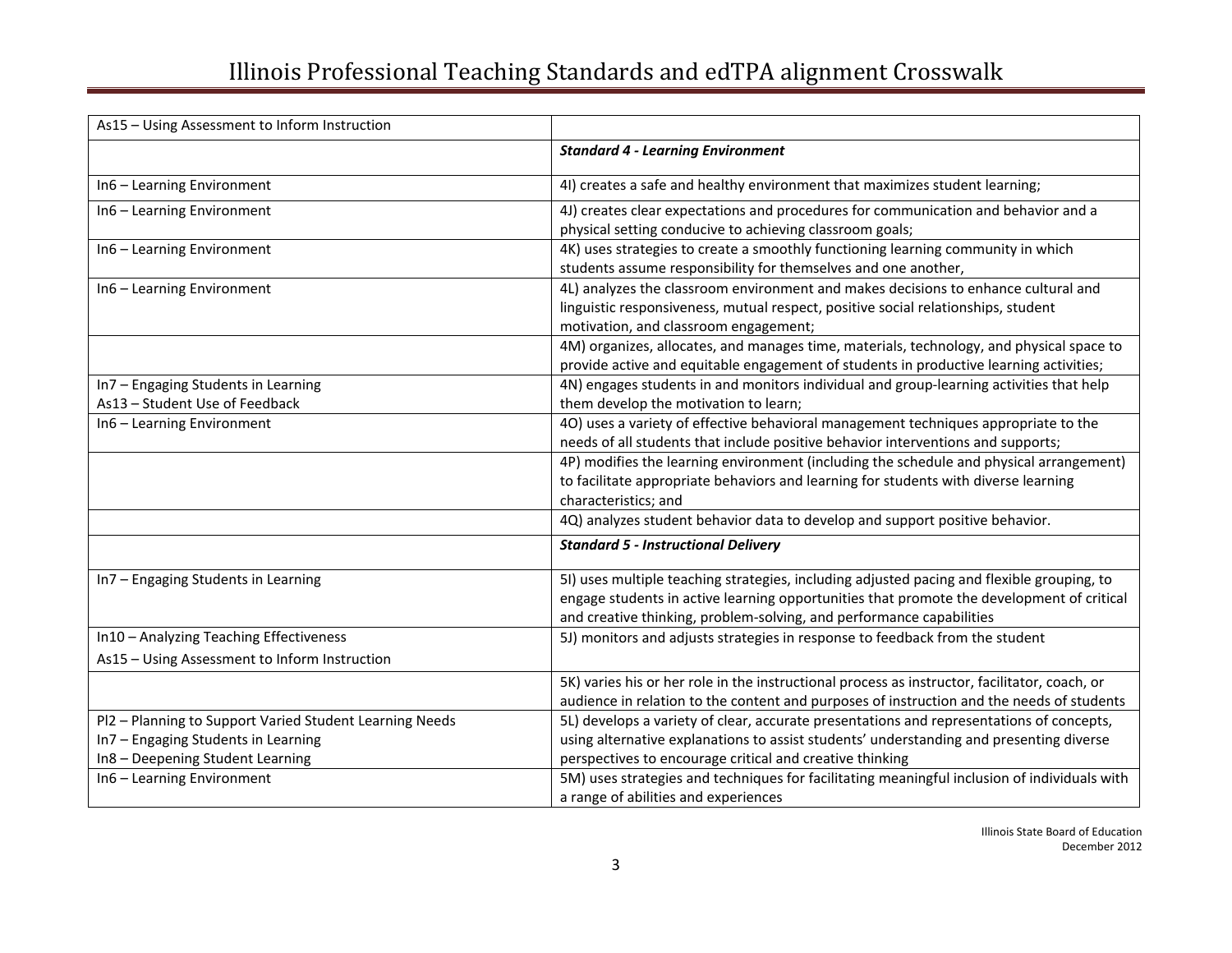|                                                               | 5N) uses technology to accomplish differentiated instructional objectives that enhance      |
|---------------------------------------------------------------|---------------------------------------------------------------------------------------------|
|                                                               | learning for each student                                                                   |
|                                                               | 50) models and facilitates effective use of current and emerging digital tools to locate,   |
|                                                               | analyze, evaluate, and use information resources to support research and learning           |
| In10 - Analyzing Teaching Effectiveness                       | 5P) uses student data to adapt the curriculum and implement instructional strategies and    |
| As15 - Using Assessment to Inform Instruction                 | materials according to the characteristics of each student                                  |
|                                                               | 5Q) uses effective co-planning and co-teaching techniques to deliver instruction to all     |
|                                                               | students                                                                                    |
|                                                               | 5R) maximizes instructional time (e.g., minimizes transitional time)                        |
| In7 - Engaging Students in Learning                           | 5S) implements appropriate evidence-based instructional strategies                          |
| In8 - Deepening Student Learning                              |                                                                                             |
| In9 - Subject-Specific Pedagogy                               |                                                                                             |
|                                                               | <b>Standard 6 - Reading, Writing, and Oral Communication</b>                                |
|                                                               |                                                                                             |
| Pl4 - Identifying and Supporting Language Demands             | 6J) selects, modifies, and uses a wide range of printed, visual, or auditory materials, and |
|                                                               | online resources appropriate to the content areas and the reading needs and levels of       |
|                                                               | each student (including ELLs, and struggling and advanced readers)                          |
| Pl4 - Identifying and Supporting Language Demands             | 6K) uses assessment data, student work samples, and observations from continuous            |
| As14 - Analyzing Students' Language Use and Literacy Learning | monitoring of student progress to plan and evaluate effective content area reading,         |
|                                                               | writing, and oral communication instruction                                                 |
| Pl4 - Identifying and Supporting Language Demands             | 6L) facilitates the use of appropriate word identification and vocabulary strategies to     |
| As14 - Analyzing Students' Language Use and Literacy Learning | develop each student's understanding of content                                             |
| Pl4 - Identifying and Supporting Language Demands             | 6M) teaches fluency strategies to facilitate comprehension of content                       |
| Pl4 - Identifying and Supporting Language Demands             | 6N) uses modeling, explanation, practice, and feedback to teach students to monitor and     |
| In9 - Subject-Specific Pedagogy                               | apply comprehension strategies independently, appropriate to the content learning           |
|                                                               | 60) teaches students to analyze, evaluate, synthesize, and summarize information in         |
|                                                               | single texts and across multiple texts, including electronic resources                      |
|                                                               | 6P) teaches students to develop written text appropriate to the content areas that utilizes |
|                                                               | organization (e.g., compare/contrast, problem/solution), focus, elaboration, word choice,   |
|                                                               | and standard conventions (e.g., punctuation, grammar)                                       |
| Pl4 - Identifying and Supporting Language Demands             | 6Q) integrates reading, writing, and oral communication to engage students in content       |
|                                                               | learning                                                                                    |
|                                                               | 6R) works with other teachers and support personnel to design, adjust, and modify           |
|                                                               | instruction to meet students' reading, writing, and oral communication needs                |
| In8 - Deepening Student Learning                              | 6S) stimulates discussion in the content areas for varied instructional and conversational  |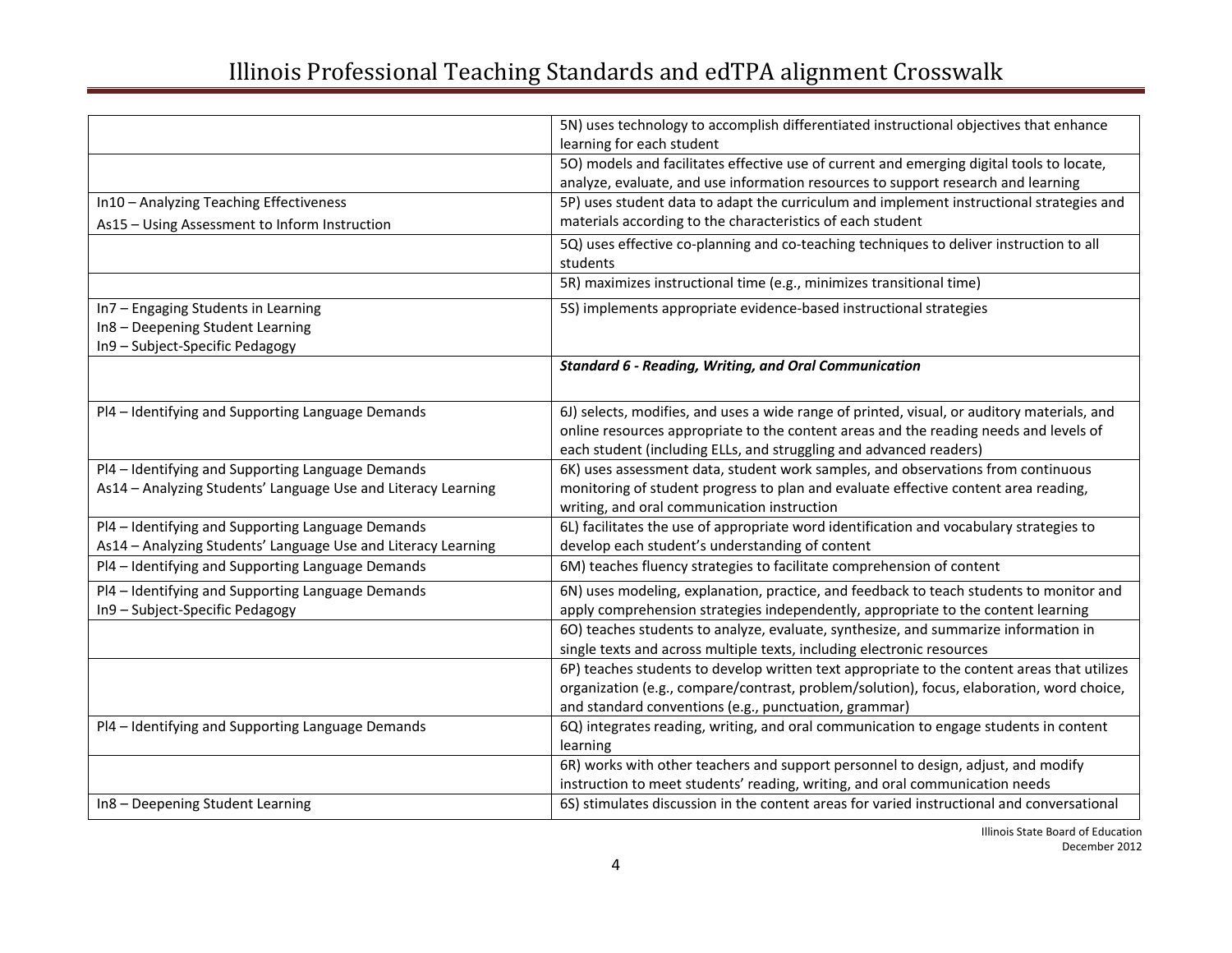|                                                                                                                                                                   | purposes                                                                                                                                                                                                                                                                                                                                                                                                                                                 |
|-------------------------------------------------------------------------------------------------------------------------------------------------------------------|----------------------------------------------------------------------------------------------------------------------------------------------------------------------------------------------------------------------------------------------------------------------------------------------------------------------------------------------------------------------------------------------------------------------------------------------------------|
|                                                                                                                                                                   | <b>Standard 7 - Assessment</b>                                                                                                                                                                                                                                                                                                                                                                                                                           |
| In10 - Analyzing Teaching Effectiveness<br>As11 - Analysis of Student Learning<br>As13 - Student Use of Feedback<br>As15 - Using Assessment to Inform Instruction | 7J) uses assessment results to determine student performance levels, identify learning<br>targets, select appropriate research-based instructional strategies, and implement<br>instruction to enhance learning outcomes                                                                                                                                                                                                                                 |
| PI5 - Planning Assessment to Monitor and Support Student Learning<br>As11 - Analysis of Student Learning                                                          | 7K) appropriately uses a variety of formal and informal assessments to evaluate the<br>understanding, progress, and performance of an individual student and the class as a<br>whole                                                                                                                                                                                                                                                                     |
| As12 - Providing Feedback to Guide Further Learning<br>As13 - Student Use of Feedback                                                                             | 7L) involves students in self-assessment activities to help them become aware of their<br>strengths and needs and encourages them to establish goals for learning<br>7M) maintains useful and accurate records of student work and performance                                                                                                                                                                                                           |
|                                                                                                                                                                   | 7N) accurately interprets and clearly communicates aggregate student performance data<br>to students, parents or guardians, colleagues, and the community in a manner that<br>complies with the requirements of the Illinois School Student Records Act [105 ILCS 10],<br>23 III. Adm. Code 375 (Student Records), the Family Educational Rights and Privacy Act<br>(FERPA) (20 USC 1232g) and its implementing regulations (34 CFR 99; December 9, 2008 |
|                                                                                                                                                                   | 70) effectively uses appropriate technologies to conduct assessments, monitor<br>performance, and assess student progress<br>7P) collaborates with families and other professionals involved in the assessment of each                                                                                                                                                                                                                                   |
| PI5 - Planning Assessment to Monitor and Support Student Learning                                                                                                 | student<br>7Q) uses various types of assessment procedures appropriately, including making<br>accommodations for individual students in specific contexts                                                                                                                                                                                                                                                                                                |
| PI5 - Planning Assessment to Monitor and Support Student Learning                                                                                                 | 7R) uses assessment strategies and devices that are nondiscriminatory, and take into<br>consideration the impact of disabilities, methods of communication, cultural background,<br>and primary language on measuring knowledge and performance of students                                                                                                                                                                                              |
|                                                                                                                                                                   | <b>Standard 8 - Collaborative Relationships</b>                                                                                                                                                                                                                                                                                                                                                                                                          |
|                                                                                                                                                                   | 8J) works with all school personnel (e.g., support staff, teachers, paraprofessionals) to<br>develop learning climates for the school that encourage unity, support a sense of shared<br>purpose, show trust in one another, and value individuals;<br>8K) participates in collaborative decision-making and problem-solving with colleagues and                                                                                                         |
|                                                                                                                                                                   | other professionals to achieve success for all students;<br>8L) initiates collaboration with others to create opportunities that enhance student<br>learning;                                                                                                                                                                                                                                                                                            |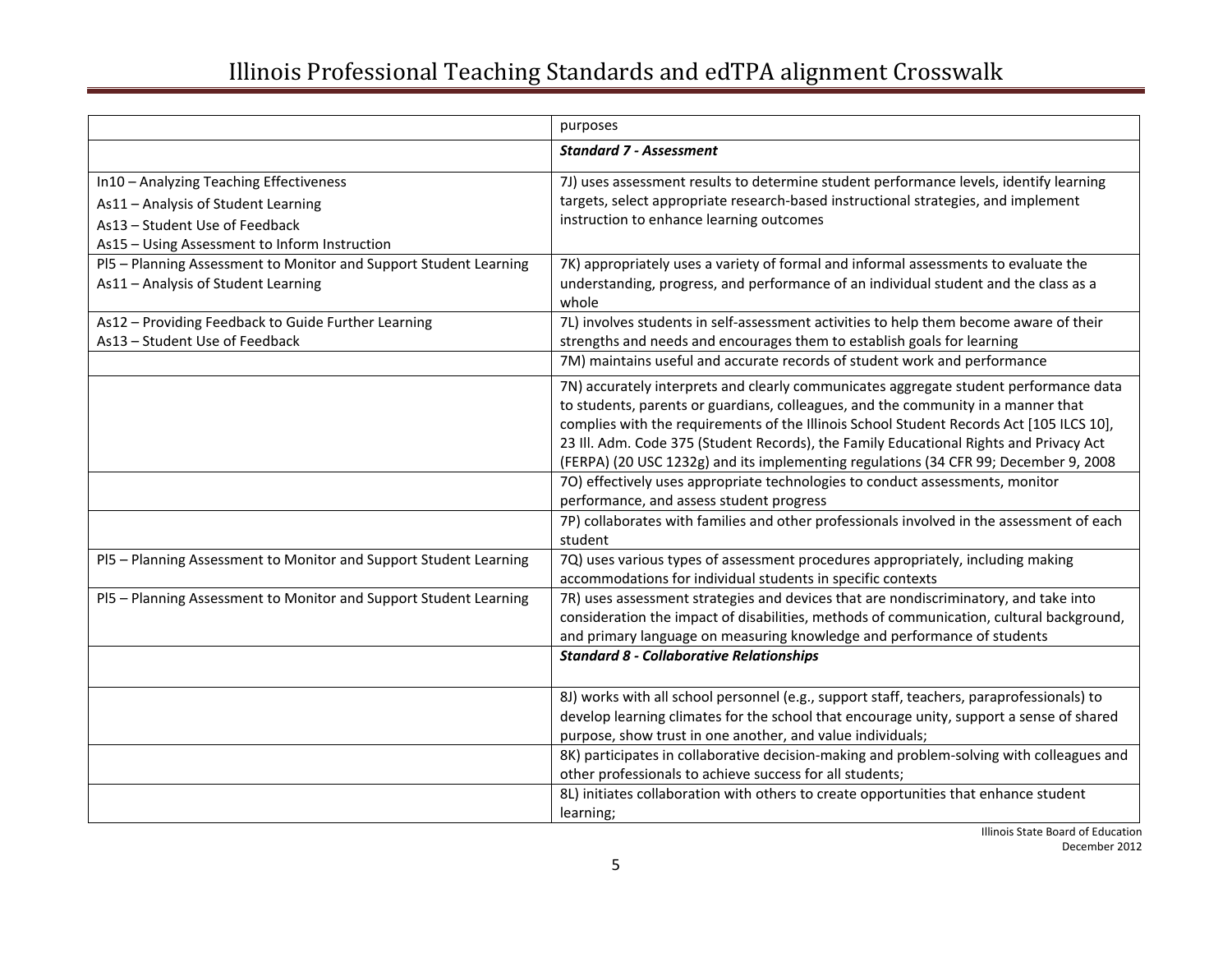|                                                                                                                                                                                                                                                                                                                                                                                                                                                       | 8M) uses digital tools and resources to promote collaborative interactions;                                                                                                                                           |
|-------------------------------------------------------------------------------------------------------------------------------------------------------------------------------------------------------------------------------------------------------------------------------------------------------------------------------------------------------------------------------------------------------------------------------------------------------|-----------------------------------------------------------------------------------------------------------------------------------------------------------------------------------------------------------------------|
|                                                                                                                                                                                                                                                                                                                                                                                                                                                       | 8N) uses effective co-planning and co-teaching techniques to deliver instruction to each<br>student;                                                                                                                  |
|                                                                                                                                                                                                                                                                                                                                                                                                                                                       | 80) collaborates with school personnel in the implementation of appropriate assessment<br>and instruction for designated students;                                                                                    |
|                                                                                                                                                                                                                                                                                                                                                                                                                                                       | 8P) develops professional relationships with parents and guardians that result in fair and<br>equitable treatment of each student to support growth and learning;                                                     |
|                                                                                                                                                                                                                                                                                                                                                                                                                                                       | 8Q) establishes respectful and productive relationships with parents or guardians and<br>seeks to develop cooperative partnerships to promote student learning and well-being;                                        |
|                                                                                                                                                                                                                                                                                                                                                                                                                                                       | 8R) uses conflict resolution skills to enhance the effectiveness of collaboration and<br>teamwork;                                                                                                                    |
| Pl2 - Planning to Support Varied Student Learning Needs<br>PI3 - Using Knowledge of Students to Inform Teaching and Learning<br>Pl4 - Identifying and Supporting Language Demands<br>PI5 - Planning Assessment to Monitor and Support Student Learning<br>In10 - Analyzing Teaching Effectiveness<br>As13 - Student Use of Feedback<br>As14 - Analyzing Students' Language Use and Literacy Learning<br>As15 - Using Assessment to Inform Instruction | 8S) participates in the design and implementation of individualized instruction for<br>students with special needs (i.e., IEPs, IFSP, transition plans, Section 504 plans), ELLs, and<br>students who are gifted; and |
|                                                                                                                                                                                                                                                                                                                                                                                                                                                       | 8T) identifies and utilizes community resources to enhance student learning and to<br>provide opportunities for students to explore career opportunities.                                                             |
|                                                                                                                                                                                                                                                                                                                                                                                                                                                       | <b>Standard 9 - Professionalism, Leadership, and Advocacy</b>                                                                                                                                                         |
|                                                                                                                                                                                                                                                                                                                                                                                                                                                       | 91) models professional behavior that reflects honesty, integrity, personal responsibility,<br>confidentiality, altruism and respect                                                                                  |
|                                                                                                                                                                                                                                                                                                                                                                                                                                                       | 9J) maintains accurate records, manages data effectively, and protects the confidentiality<br>of information pertaining to each student and family                                                                    |
| In10 - Analyzing Teaching Effectiveness                                                                                                                                                                                                                                                                                                                                                                                                               | 9K) reflects on professional practice and resulting outcomes; engages in self-assessment;                                                                                                                             |
| As15 - Using Assessment to Inform Instruction                                                                                                                                                                                                                                                                                                                                                                                                         | and adjusts practices to improve student performance, school goals, and professional<br>growth                                                                                                                        |
|                                                                                                                                                                                                                                                                                                                                                                                                                                                       | 9L) communicates with families, responds to concerns, and contributes to enhanced<br>family participation in student education                                                                                        |
|                                                                                                                                                                                                                                                                                                                                                                                                                                                       | 9M) communicates relevant information and ideas effectively to students, parents or<br>guardians, and peers, using a variety of technology and digital-age media and formats                                          |
|                                                                                                                                                                                                                                                                                                                                                                                                                                                       | 9N) collaborates with other teachers, students, parents or guardians, specialists,<br>administrators, and community partners to enhance students' learning and school                                                 |